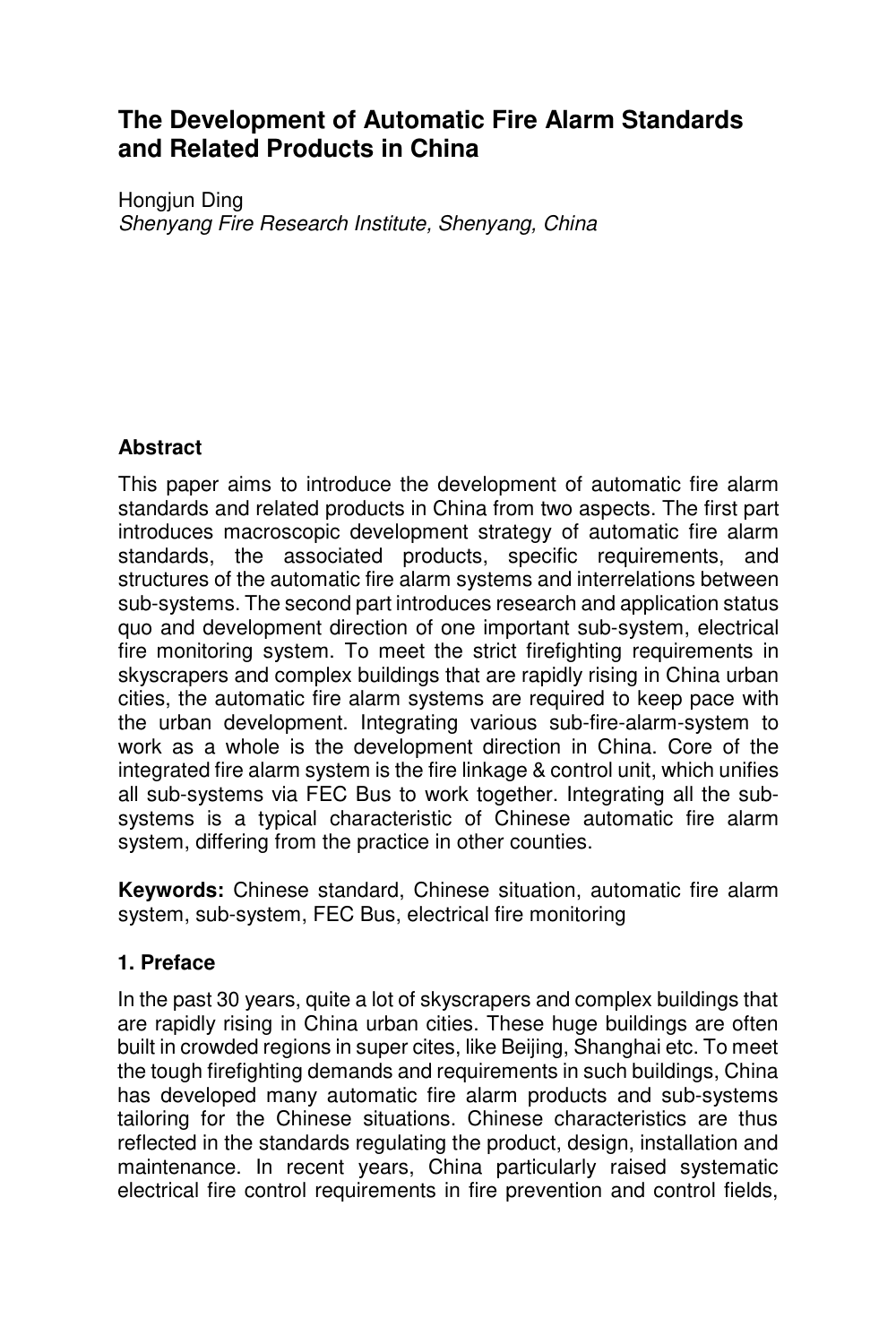and specifically generated an electrical fire monitoring system that is used to minimize potential electrical fire risks.

#### **2. Status quo of automatic fire alarm system and its development directions**

### 2.1 Status quo of automatic fire alarm system

Though developed rapidly through economy reform and opening-up in the past 30 years, development is not balanced in different regions in China. For example, east and north parts are relatively more populated and richer than north and west parts, urban cities are more populated that rural regions. Such great differences cause the fact that large buildings are coexisting with the small ones, resulting the fire-fighting needs differing significantly in different buildings and varied regions. Although fire detection and alarm products have progressed along with China society, many factors such as economy difference and detailed local requirement difference, etc. caused great differences in the locations where automatic fire alarm system is needed and also created a fact that is small and simple automatic fire alarm systems coexisting with very large and complicated ones. The small automatic fire alarm systems in China are basically in same forms as the ones in other countries in the world, but large systems have their own Chinese characteristics, differing from those in foreign countries. A typical automatic fire alarm system in China so far is consisted of "*fire detection and alarm system*", "*fire integrated control system*", and "*pre-alarm system*". A complete existing automatic fire alarm system is demonstrated in Fig. 1.

China authority has realized the importance of full-process standardization in automatic fire alarm field. Chinese fire standards started from 1980s and have formed their own characteristic after a process of study and growth. In 1996, China published GB16806 "*Automatic control system for fire protection*", which marked initiation of Chinese standard with special requirement. In 1998, the new-edition GB50116 "*Code for design of automatic fire alarm system*" was published, and China has since then started a process for automatic fire alarm system to fit its situations. In 2006, China revised GB16806 "*Automatic control system for fire protection*" into "*Fire integrated control system*", which basically setup the present structure of automatic fire alarm system in China.

These standards are mostly formulated and administrated by *subcommittee on fire detection of National Technical Committee on Fire Protection of Standardization Administration of China (SAC/TC113/SC6)*. China has basic fire service standards, product standards, design, construction and acceptance standards, maintenance standards, and disposal standards.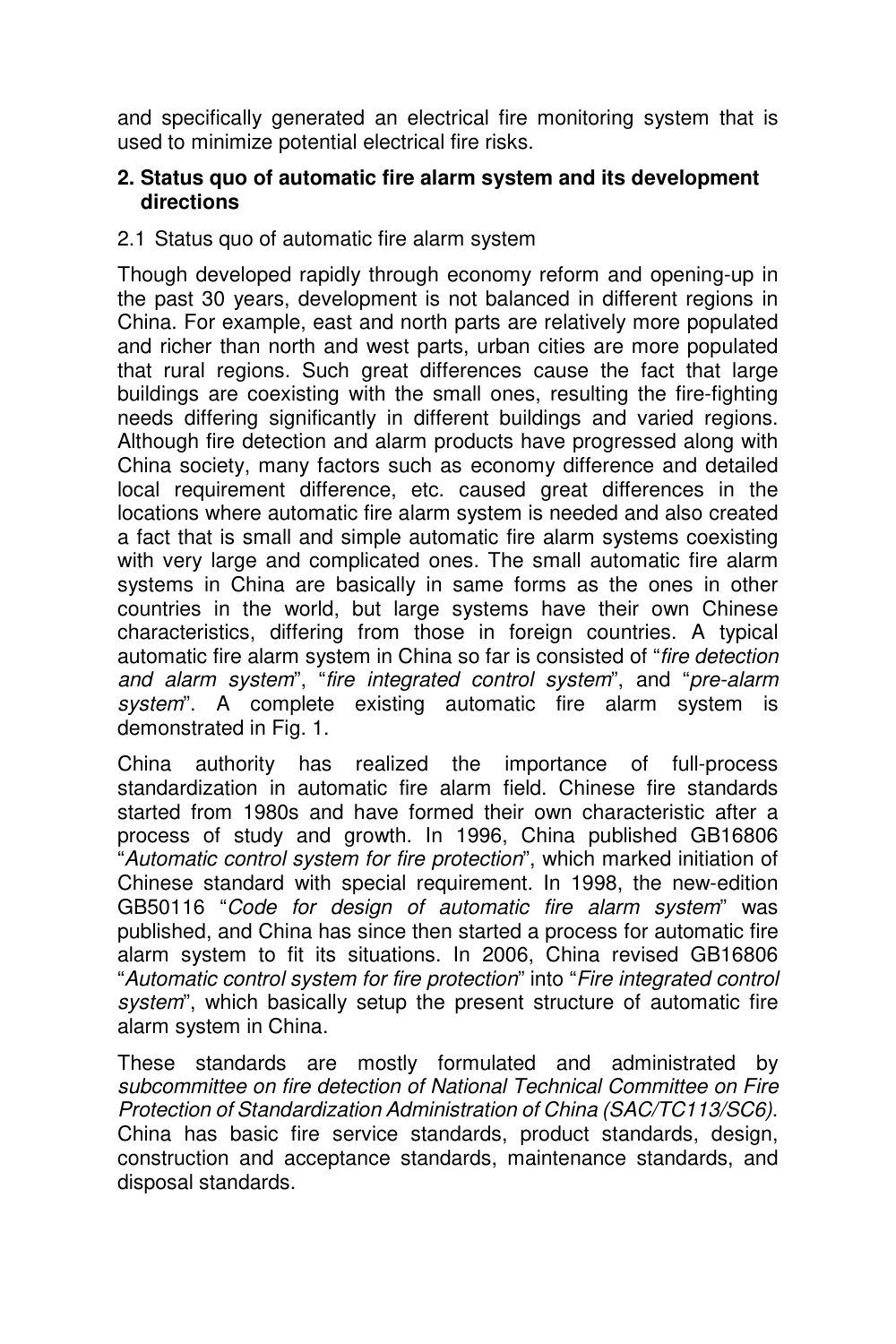

Fig. 1. Chinese existing automatic fire alarm system.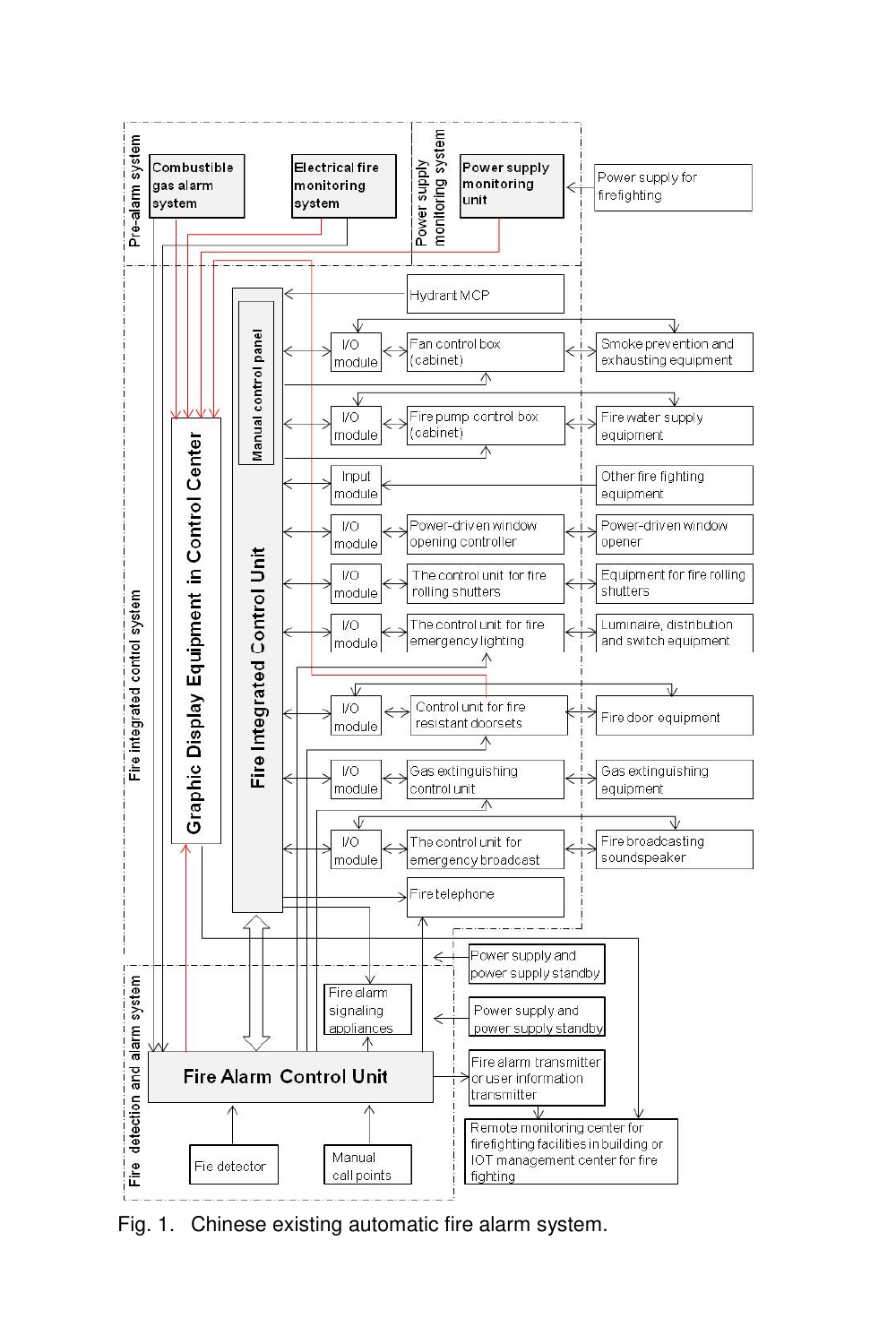Of which the basic standards include terminology, protection rating requirements, and general technical requirements for fire control room, etc., and the standards also include fire alarm and safety system for household and self-contained fire detector, in addition to all products in the above-stated systems. All these national standards are compulsory and hence to guarantee the effective development in the field of automatic fire alarm.

### 2.2 Existing automatic fire alarm system forms

According to GB50116-2013 "*Code for design of automatic fire alarm system*", the automatic fire alarm system was divided into the following forms:

- Regional system: it is applicable to the locations where only alarm is required instead of linkage, and it is consisted of fire alarm panel, fire detector, manual fire alarm call points, and audible & visual fire alarm signaling appliances, etc.
- Centralized system: it is applicable to locations where both alarm and linkage are required, and it shall be equipped with one fire control room, one fire alarm panel and/or linkage panel with centralized function, as well as fire control broadcast device and fire phone, etc.
- Center control system: it is applicable to locations with multiple administrators involved, and it may be equipped with multiple fire control rooms or be consisted of more than two centralized systems.

#### 2.3 Development direction of automatic fire alarm system

China is upgrading its standards in a new round in recent years. In 2013, China published GB50116 "*Code for design of automatic fire alarm system*", which raises new requirements for structure and service of the fire alarm system, and these requirements are more close to practical demands in China. The automatic fire alarm system in China will advance in direction of integration to fit huge and complicated buildings or building groups and crowded areas in China or countries with similar conditions. Integrated fire alarm system will have fire linkage panel as its core that integrates all sub-systems through FEC Bus to form an integral structure. The sub-systems include electrical fire system, gas extinguishing system, broadcasting system, fire door monitoring system, fire roller shutter system, fire emergency lighting system and evacuation indicating system, and fire power supply monitoring system, etc. At the same time, China has also revised the standards for two products in the automatic fire alarm system: smoke detector, and fire alarm panel, and both of them have been approved by China authority. These two standards are more reflecting special technical and operating requirements in China. For example, the photoelectric smoke detector shall be able to pass the fire sensitivity test with its response threshold value larger than 0.3, and also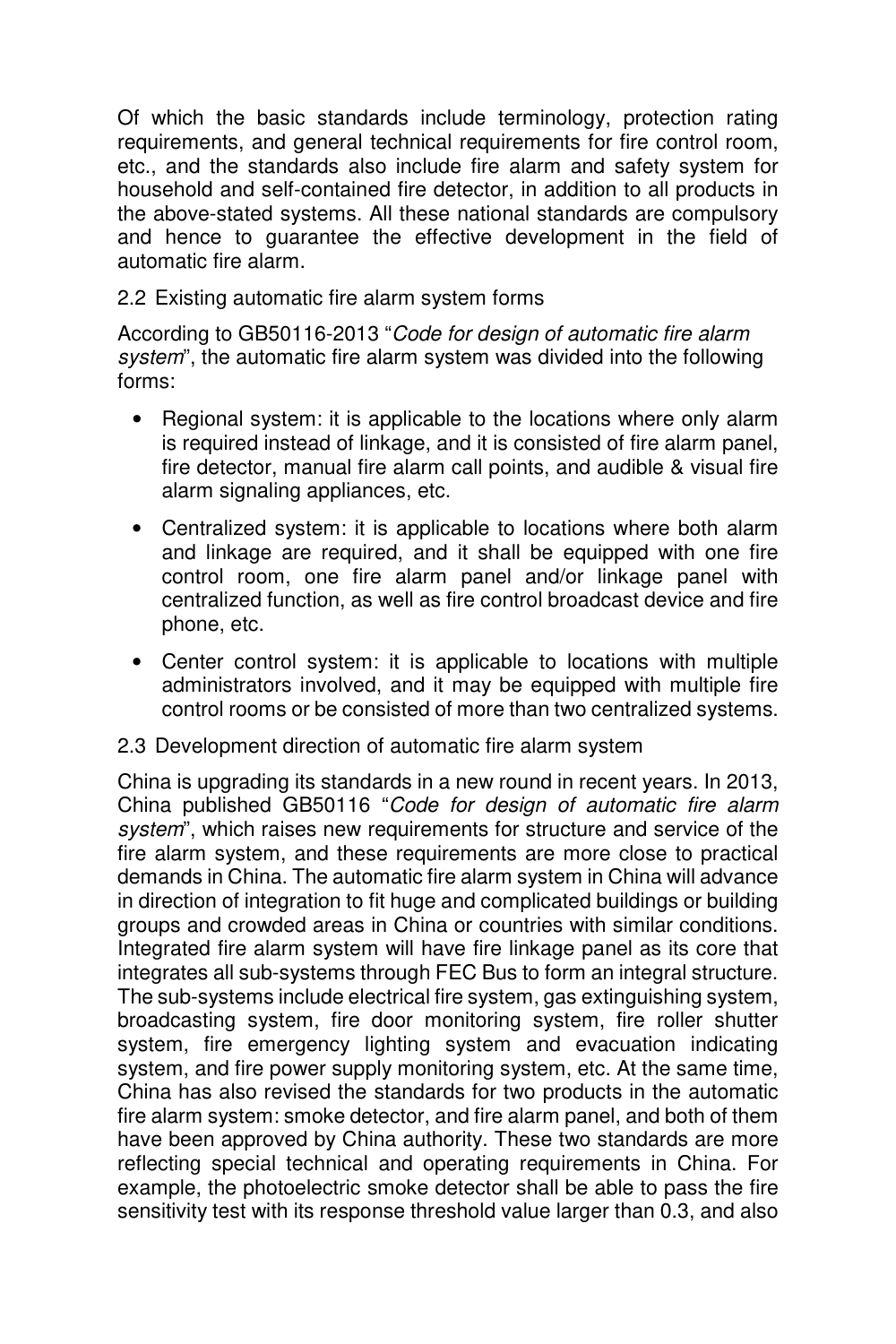be able to give specific failure alarm after it is polluted, etc. The newedition standard for fire alarm panel further raises concepts and requirements for alarm bus, linkage bus, and device bus, which responds to GB50116 "*Code for design of automatic fire alarm system*" to drive fire control integration. Of course, other main technical indexes in the standards keep consistent with ISO. The objective of a complete automatic fire alarm system that is developing in China is shown in Fig. 2, and the objective of linkage control system is shown in Fig. 3.

## **3. Status quo and development of electrical fire monitoring system**

As a pre-alarm sub-system of automatic fire alarm system, electrical fire monitoring system plays an irreplaceable role in fire prevention. Electrical fire monitoring system is among the important electrical fire prevention measures, and it is mainly used to monitor electric failures to avoid fire accident.

3.1 Electrical fires in China

The statistics in recent 10 years show that the fires in each year caused by electric failures take up about 30 % of the total fire accidents and 50 - 80 % of major ones. China faces more severe situation in electrical fire than that of any other developed countries and regions.

- 3.1.1 Applications of existing electrical fire monitoring systems
- 3.1.1.1 Applications and setup of residual current electrical fire monitoring detectors

Residual current electrical fire monitoring detectors are mainly used to monitor working state of distribution circuit and monitor potential failures and fire risks in time. The residual current in the whole distribution circuit may increase when the circuit or any electrical device is aged, damaged, moisten, or when its insulation is in poor condition if it is not installed correctly, etc. The detector may give alarm for troubleshooting and reduce the probability of electrical fire.

This type of detectors may be set and installed so as to fit their applications, and their protection scopes may be determined according to natural leakage currents of the targeted circuits. Their functions shall be exerted to the greatest extent to maximize their protection scopes and minimize their quantity, viz. if the natural leakage current at level-1 distribution point meets the setting requirement, detector for level-2 will not be necessary.

Pure-resistance residual current in the circuit may be regarded as leakage current produced as a result of insufficient insulation, or in other words, the electrical fire monitoring detector for testing pure-resistance residual current may also work as insulation detector.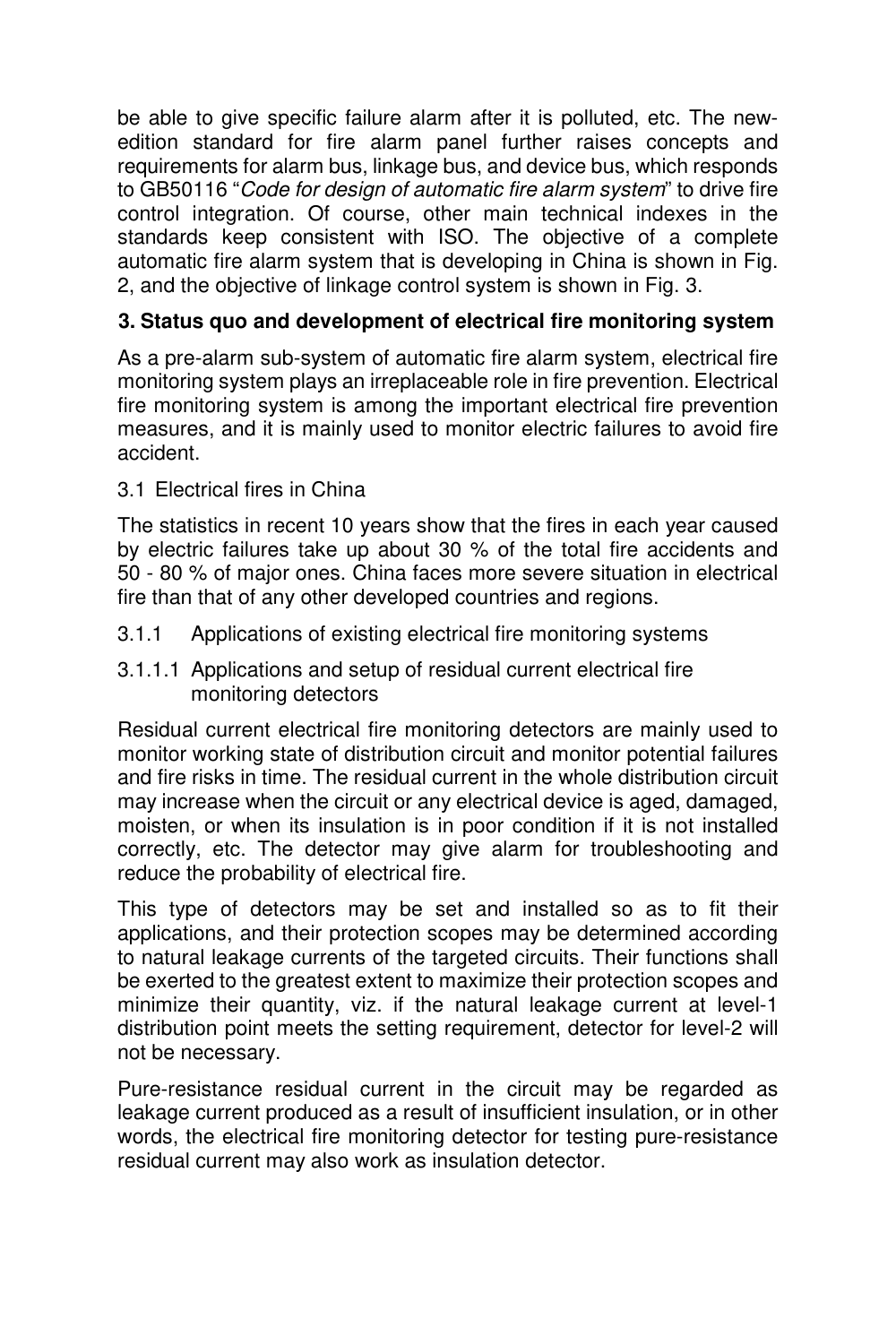

Fig. 2. Objective of a complete automatic fire alarm system.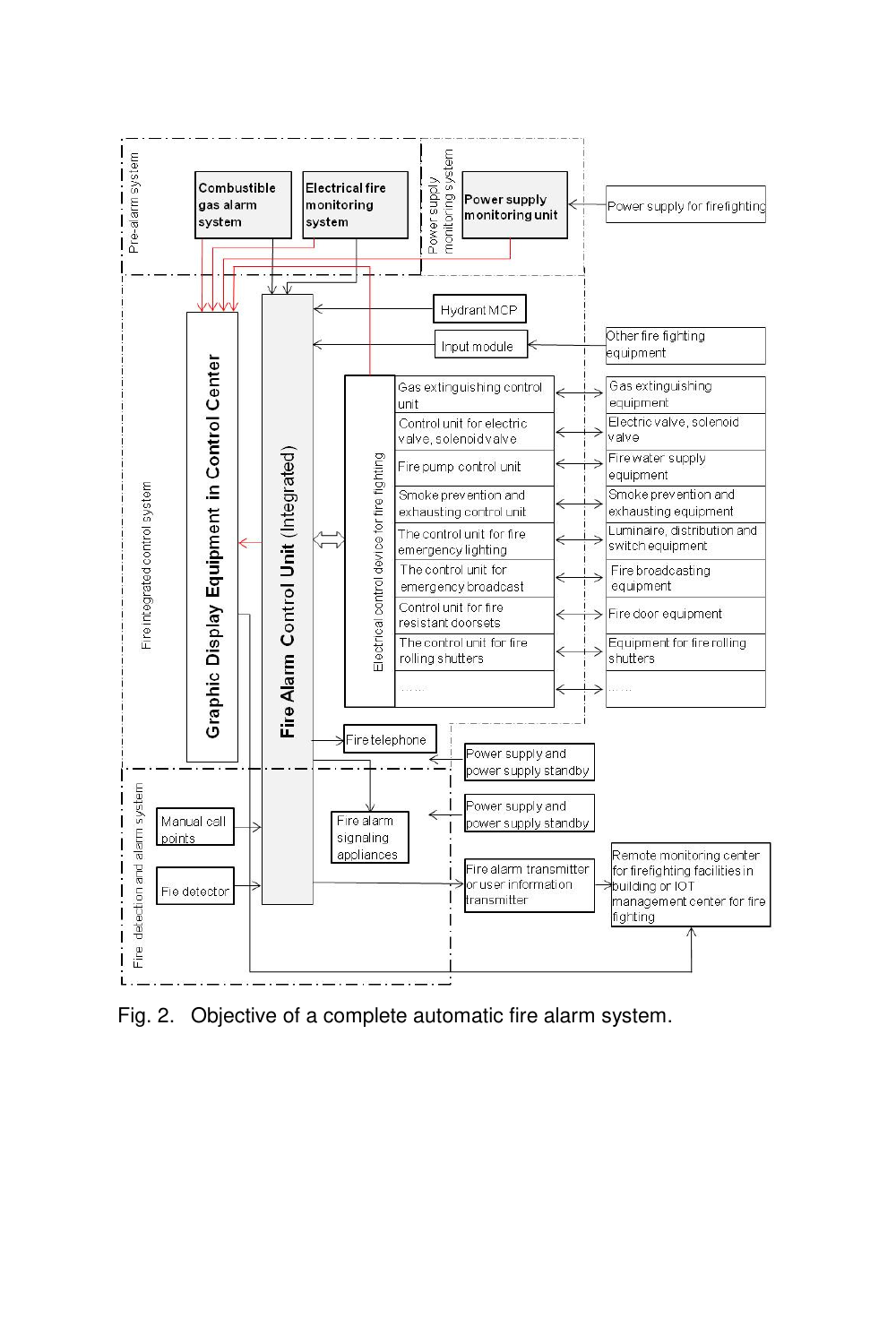

Fig. 3. Objective of a linkage control system.

#### 3.1.1.2 Applications and settings of temperature sensing electrical fire monitoring detectors

Temperature sensing electrical fire monitoring detector is mainly used to monitor overheat caused for overloading, poor contact, or increased contact resistance of a joint in the distribution system or the whole circuit, which may ignite surrounding combustibles to cause a fire. According to their characteristics, temperature sensing may be divided into 2 types: contact type and non-contact type, which may be selected for appropriate protection target.

In the whole circuit, joint may be most easily overheated, and generally most joints are centralized in the distribution cabinet (or panel), which makes it possible for centralized arrangement of the temperature sensing detectors, so the temperature sensing detectors in distribution system shall generally be set in the distribution cabinet. Of course, joints also exist in power transmission, for which temperature sensing detector may also be used.

#### 3.1.1.3 Applications and settings of arcing fault detectors

Terminal of a distribution circuit may cause fire is mostly arised from connection to electrical equipment directly, and its main failures for causing fire include: temperature rise caused by excessive contact resistance or overloading, etc., and arc discharging caused for poor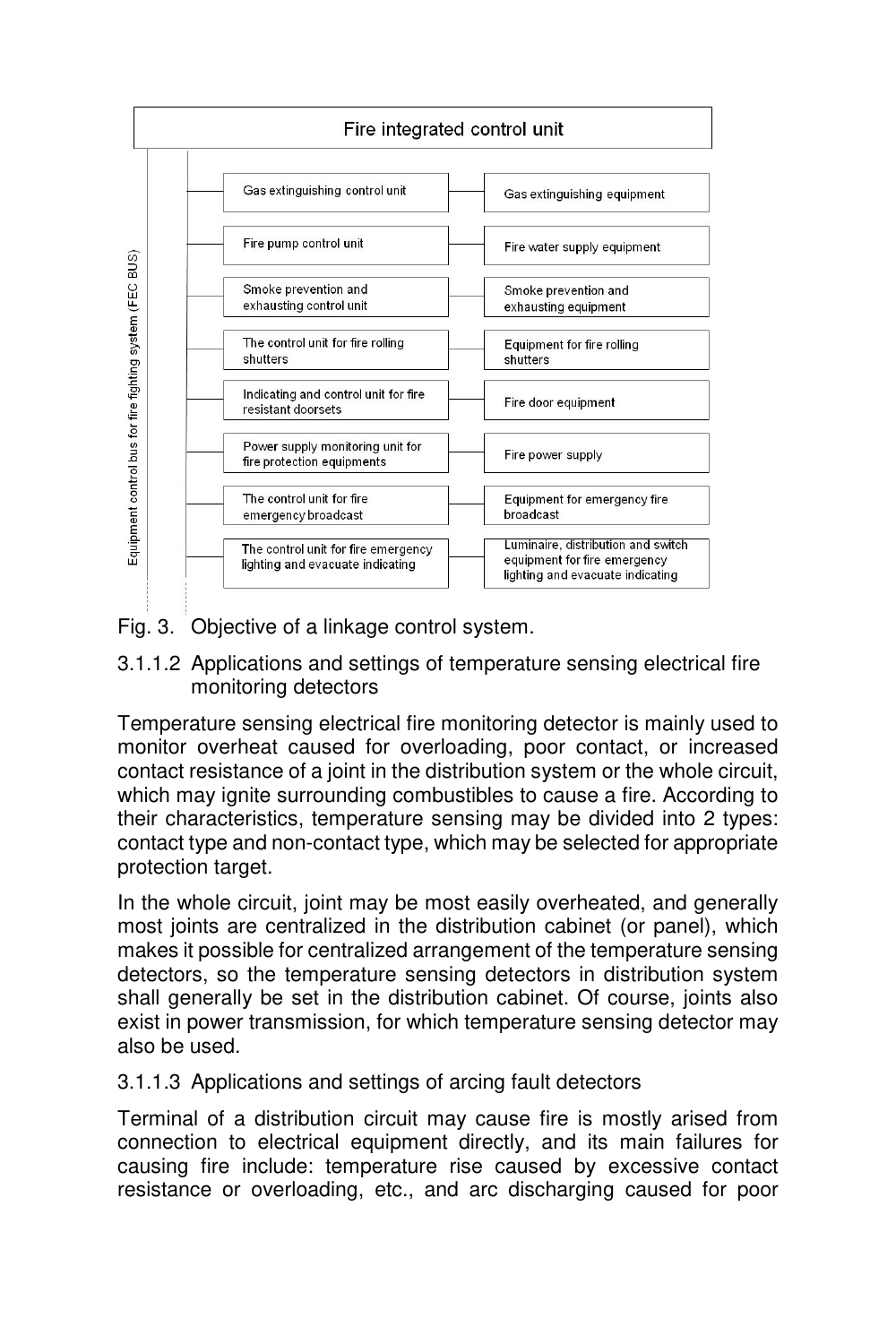contact or insulation damage, etc. So it is very important to protect terminals of the distribution circuits.

Arcing fault detector shall be set at the cable inlet on the terminal distribution panel according to its working principle. Once this part of circuit or any electrical device in the circuit has arc discharge, the detector may detect it in time for timely handling.

# 3.1.2 Existing standards for electrical fire monitoring system

*Electrical Fire Prevention Branch of National Fire Protection Standardization Technical Committee* (SAC/TC113/SC15) was built up on Dec. 11th, 2015, which was mainly responsible for formulating the standards for electrical fire prevention. The electrical fire codes have formed as series of standards. So far, four product standards have been released to standardize the electrical products used in electrical fire detection and protection. Namely, part 1: *electrical fire monitoring equipment (GB14287.1-2014)*, part 2: *residual current electrical fire monitoring detectors (GB14287.2-2014)*; part 3: *temperature sensing electrical fire monitoring detectors (GB14287.3-2014)*; part 4: *arching fault detectors (GB14287.4-2014)*.

3.2 Reasons for high frequency of electrical fires in China

Dozens of years ago, power was mostly used for lighting in China, but it has been developing very quickly since economy reform and openingup. All kinds of electrical equipment start to be used and power consumption increases quickly within very short period, but standards/codes and product cannot meet the power consumption demand, which is the main reason for electrical fire in China. As a result, electrical fire occurred more frequently than any developed countries and region. As a matter of fact, developed countries and regions experienced a relatively slower and more steady development process and have reached a relatively stable state, and have basically reached a relatively harmonious status in power consumption in many aspects including power usage mode, living habit, and knowledge on safety, etc., so electrical fire are much lower than that in China. Underdeveloped countries and regions have not so many electrical fires as compared with China because their power consumption is still lower. To sum up, high frequency of electrical fires in China is mainly caused by the following 6 reasons:

- Power supply and distribution lines are not improved with the living standard.
- The products in power supply and distribution system are in low quality.
- Inadequate safety of power supply and distribution system
- Low construction quality
- Lack of protection in policy
- The electrical products fail to meet fire protection requirements.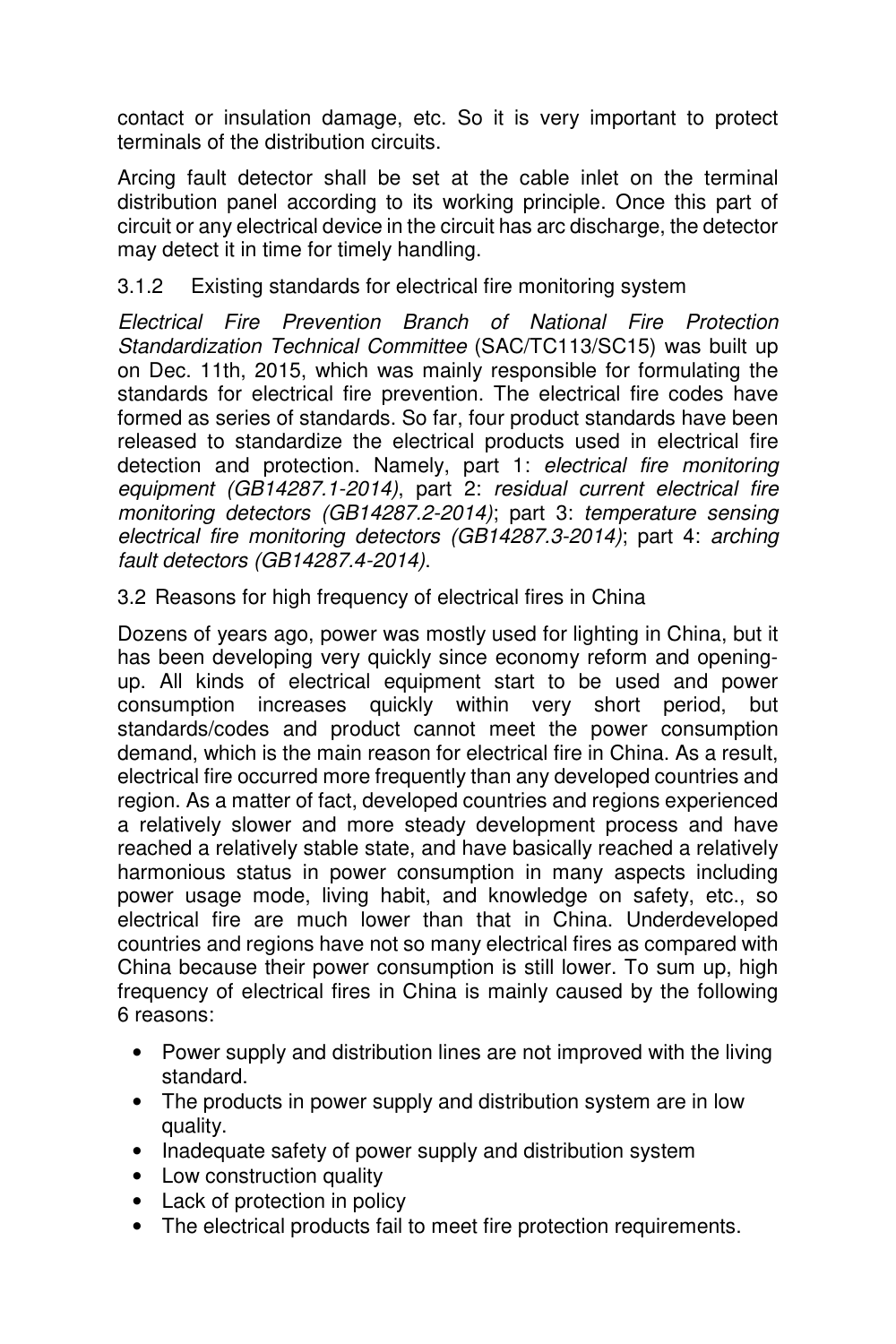## 3.3 Development direction of electrical fire monitoring system

Electrical fire risk control is a systematic engineering, for which pertinent measures shall be taken according to its causes, and China is improving gradually in this aspect. If the functions of the electrical fire monitoring system are fully understood and the system is used correctly, many potential electrical fires may be discovered in advance, and electrical fires will be reduced greatly.



3.3.1 Objective structure of electrical fire monitoring system



3.3.1.1 Applications and setup of pyrolysis sensing electrical fire monitoring detector

All fires caused by electric failure have a temperature rise process before visible flame occurs, and the organic matters included in the distribution system or electric components, etc. will be paralyzed successively with the temperature rising, so pyrolysis sensing electrical fire monitoring detector may detect the temperature rise caused by electric failure and give alarm before visible flame occurs, as such fire failures may be handled timely and potential fire may be avoided.

Because of the basic operation principle, pyrolysis sensing electrical fire monitoring detector may be used in all places with potential electrical fire hazard, and it may be set inside the electric devices such as electric cabinets and communication cabinet, etc. or be set in the cable tunnel.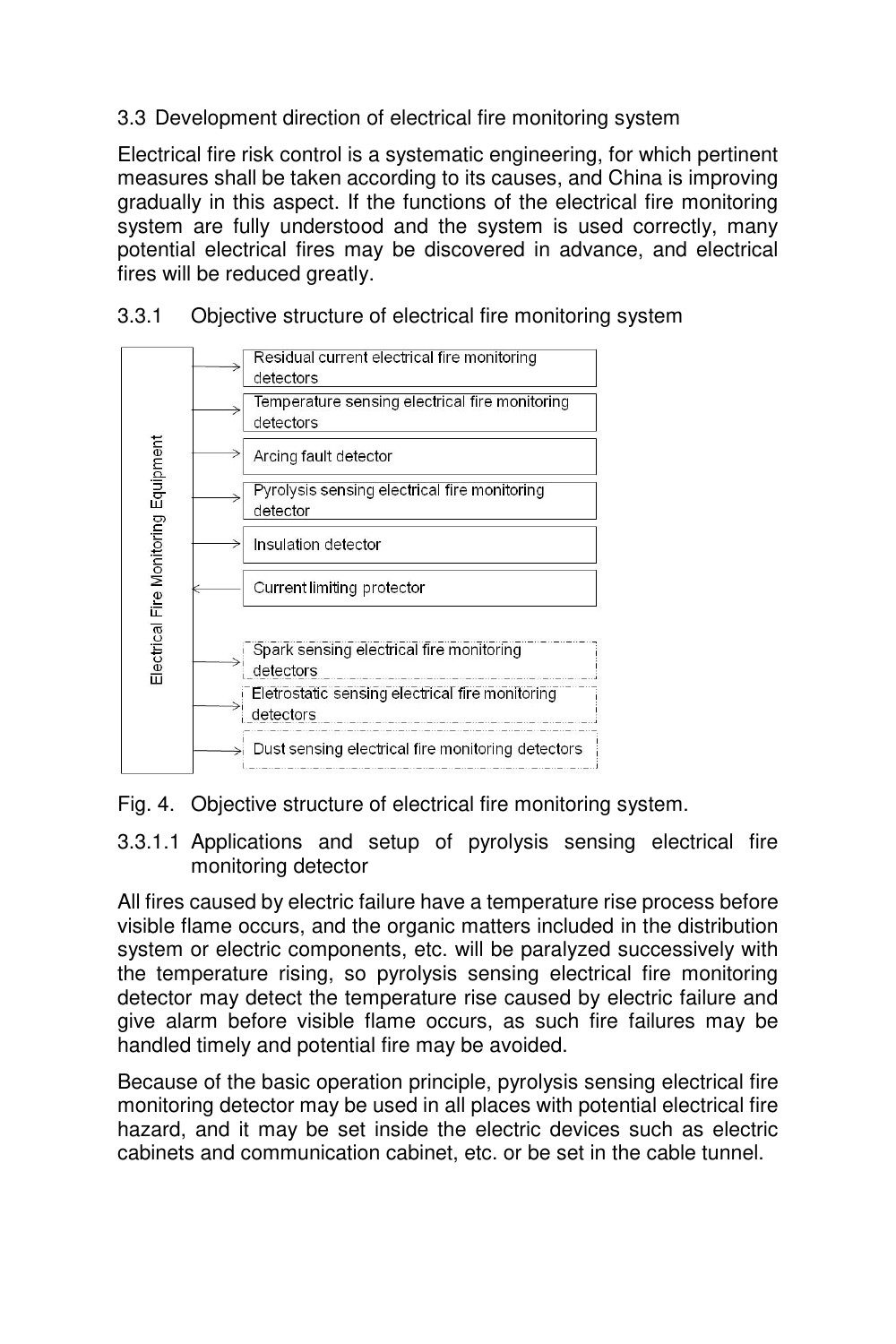# 3.3.1.2 Applications and setup of current limiting protector

All electrical fires caused by temperature rising or arc discharge may generally be handled within a period which the detector may give alarm in time to remind people dealing with them. However, it is not possible to give alarm in case of electrical fire caused for short circuit, and such fire may only be handled through cutting off the circuit in time. Current limiting protector is mainly used for specific terminal circuit under direct load that has short circuit risk, and it may, within very short time, discharge the energy produced by short circuit and cut off the circuit to avoid fire. Current limiting protector may be set at cable incoming or outgoing point in the terminal distribution board according to characteristic of the targeted circuit.

For a situation with high electrical fire potential, other electrical fire protection products may be employed to meet the demand for electrical fire prevention, such as electrostatic sensing electrical fire detector, dust sensing electrical fire detector, and spark sensing electrical fire detector, etc. to meet electrical fire control demands in different occasions.

3.3.2 Development direction of standards for electrical fire monitoring system

As one part of electrical fire prevention and control system engineering, the standard for electrical fire monitoring system is improved gradually in China. The draft standards for pyrolysis sensing electrical fire monitoring detector and current limiting electrical fire protector have been completed for approval presently.

In addition to electrical fire monitoring system, China also has sockets and switches with fire monitoring function, and it is formulating such standards as "*Rules for inspection and test on electrical fire prevention*", "*Rules for assessment of electrical fire hazards in civil buildings*" and "General *requirements for fireproof performance of electrical products*", etc. As the series national standards for electrical fire monitoring system are proceeding, the electrical safety level in building will be improved, electrical fire monitoring products will be widely used, and electrical fires will be reduced greatly in China.

# **4. Conclusion**

Standard is the core in development of an industry, and an industry will not be able to develop without standard. Series of Chinese standards for automatic fire alarm system are leading the fire detection and alarm industry to meet actual demands and fit more and more huge and complicated buildings or building groups, and are also leading the fire detection and alarm products to fit the current situations in China and similar developing countries at higher price-performance ratio.